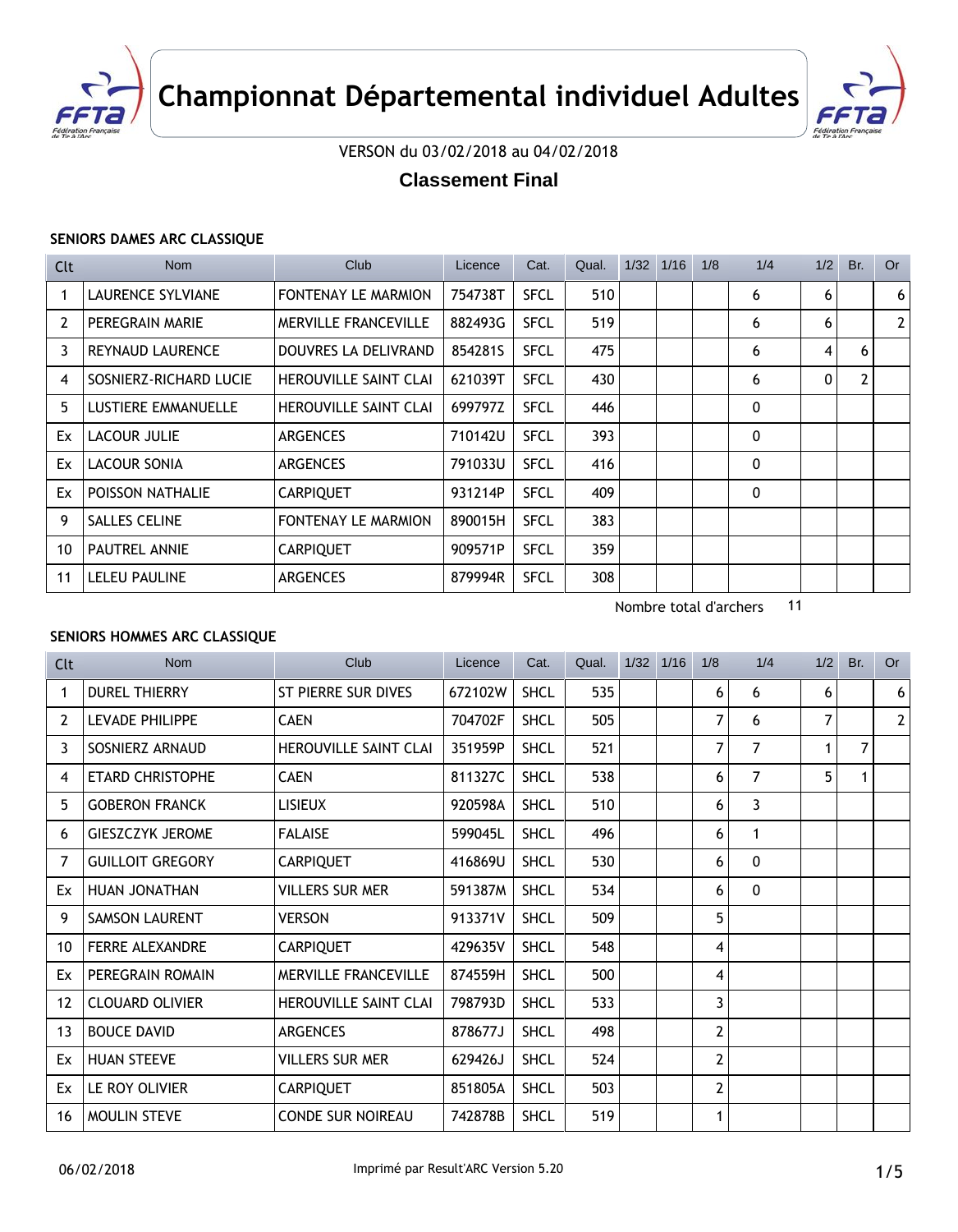| 17 | <b>FLEURY DIMITRY</b>   | <b>CARPIQUET</b>     | 914844W | <b>SHCL</b> | 494 |  |  |  |  |
|----|-------------------------|----------------------|---------|-------------|-----|--|--|--|--|
| 18 | VAN ASSCHE VINCENT      | DOUVRES LA DELIVRAND | 893843U | <b>SHCL</b> | 474 |  |  |  |  |
| 19 | <b>BENOIST MARKYANN</b> | DOUVRES LA DELIVRAND | 941077K | <b>SHCL</b> | 468 |  |  |  |  |
| 20 | CARRANO BENJAMIN        | THURY HARCOURT       | 670741S | <b>SHCL</b> | 458 |  |  |  |  |
| 21 | <b>MARCHAND XAVIER</b>  | <b>OUISTREHAM</b>    | 453813A | <b>SHCL</b> | 457 |  |  |  |  |
| 22 | <b>AUGUE PASCAL</b>     | <b>CARPIQUET</b>     | 861508X | <b>SHCL</b> | 455 |  |  |  |  |

Nombre total d'archers 22

Nombre total d'archers 5

#### **VETERANS DAMES ARC CLASSIQUE**

| Clt | <b>Nom</b>                | Club                  | Licence | Cat.        | Qual. | 1/32 | 1/16 | 1/8 | 1/4 | 1/2 | Br. | Or |
|-----|---------------------------|-----------------------|---------|-------------|-------|------|------|-----|-----|-----|-----|----|
|     | <b>POIRRIER VERONIQUE</b> | <b>OUISTREHAM</b>     | 609814S | VFCL        | 518   |      |      |     |     | 6   |     | 6  |
|     | DUPONT MARIE-LAURE        | <b>FALAISE</b>        | 782121G | <b>VFCL</b> | 531   |      |      |     |     | 6   |     | 5  |
|     | <b>CARRANO VALERIE</b>    | <b>THURY HARCOURT</b> | 004541L | <b>VFCL</b> | 475   |      |      |     |     |     |     |    |
| 4   | <b>FRIEDRICH ISABELLE</b> | MERVILLE FRANCEVILLE  | 670980B | <b>VFCL</b> | 470   |      |      |     |     |     |     |    |
| 5   | <b>BEUVE SOLVEIG</b>      | <b>ARGENCES</b>       | 694847U | <b>VFCL</b> | 384   |      |      |     |     |     |     |    |

## **VETERANS HOMMES ARC CLASSIQUE**

| Clt | <b>Nom</b>                | Club                         | Licence | Cat.        | Qual. | 1/32 | 1/16 | 1/8 | 1/4         | 1/2 | Br.          | <b>Or</b>      |
|-----|---------------------------|------------------------------|---------|-------------|-------|------|------|-----|-------------|-----|--------------|----------------|
|     | <b>MEYER PASCAL</b>       | DOUVRES LA DELIVRAND         | 649972S | <b>VHCL</b> | 542   |      |      |     | 6           | 7   |              | 6 <sup>1</sup> |
| 2   | <b>CAPDEVILA PHILIPPE</b> | <b>OUISTREHAM</b>            | 914836M | <b>VHCL</b> | 538   |      |      |     | 7           | 6   |              | $\vert$        |
| 3   | <b>CHAPON THIERRY</b>     | <b>HEROUVILLE SAINT CLAI</b> | 800075X | <b>VHCL</b> | 551   |      |      |     | 6           | 3   | 6            |                |
| 4   | <b>GUESDON OLIVIER</b>    | <b>CAEN</b>                  | 701655U | <b>VHCL</b> | 556   |      |      |     | 6           | 5   | $\mathbf{0}$ |                |
| 5   | <b>CARRANO CHRISTOPHE</b> | THURY HARCOURT               | 202696X | <b>VHCL</b> | 518   |      |      |     | 5           |     |              |                |
| 6   | <b>COLLEC CHRISTOPHE</b>  | <b>ARGENCES</b>              | 702843K | <b>VHCL</b> | 526   |      |      |     | 3           |     |              |                |
| 7   | <b>PALY OLIVIER</b>       | <b>VIRE</b>                  | 800914J | <b>VHCL</b> | 524   |      |      |     | 0           |     |              |                |
| Ex  | <b>DURAND PHILIPPE</b>    | <b>CAEN</b>                  | 466148H | <b>VHCL</b> | 512   |      |      |     | $\mathbf 0$ |     |              |                |
| 9   | <b>FLANDRIN PHILIPPE</b>  | <b>MERVILLE FRANCEVILLE</b>  | 901235D | <b>VHCL</b> | 502   |      |      |     |             |     |              |                |
| 10  | <b>BURGUET DOMINIQUE</b>  | <b>CARPIQUET</b>             | 910257K | <b>VHCL</b> | 501   |      |      |     |             |     |              |                |
| 11  | PAYSANT BRUNO             | <b>CARPIQUET</b>             | 827246F | <b>VHCL</b> | 476   |      |      |     |             |     |              |                |

Nombre total d'archers 11

## **SUPER VETERANS DAMES ARC CLASSIQUE**

| Clt | Nom                             | Club              | Licence | Cat.         | Qual. | $1/32$ $1/16$ | 1/8 | 1/4 | 1/2 | Br. | Or |
|-----|---------------------------------|-------------------|---------|--------------|-------|---------------|-----|-----|-----|-----|----|
|     | MURAIL FRANCOISE                | WILLERS SUR MER   | 827827M | <b>SVFCL</b> | 463   |               |     |     |     |     |    |
|     | <b>MATRON DOMINIQUE</b>         | <b>OUISTREHAM</b> | 835003M | <b>SVFCL</b> | 463   |               |     |     |     |     |    |
|     | BARBANCHON MARIE-LAURE   BAYEUX |                   | 921974W | <b>SVFCL</b> | 342   |               |     |     |     |     |    |

Nombre total d'archers 3

## **SUPER VETERANS HOMMES ARC CLASSIQUE**

| -Clt | <b>Nom</b>             | Club                  | Licence | Cat.         | Qual. | 1/32 | 1/16 | 1/8 | 1/4 | 1/2 | Br. | Or |
|------|------------------------|-----------------------|---------|--------------|-------|------|------|-----|-----|-----|-----|----|
|      | <b>BREHIER JACQUES</b> | <b>VIRE</b>           | 857216G | <b>SVHCL</b> | 524   |      |      |     |     |     |     |    |
|      | DELAMARCHE MICHEL      | I ST PIERRE SUR DIVES | 040881L | <b>SVHCL</b> | 499   |      |      |     |     |     |     |    |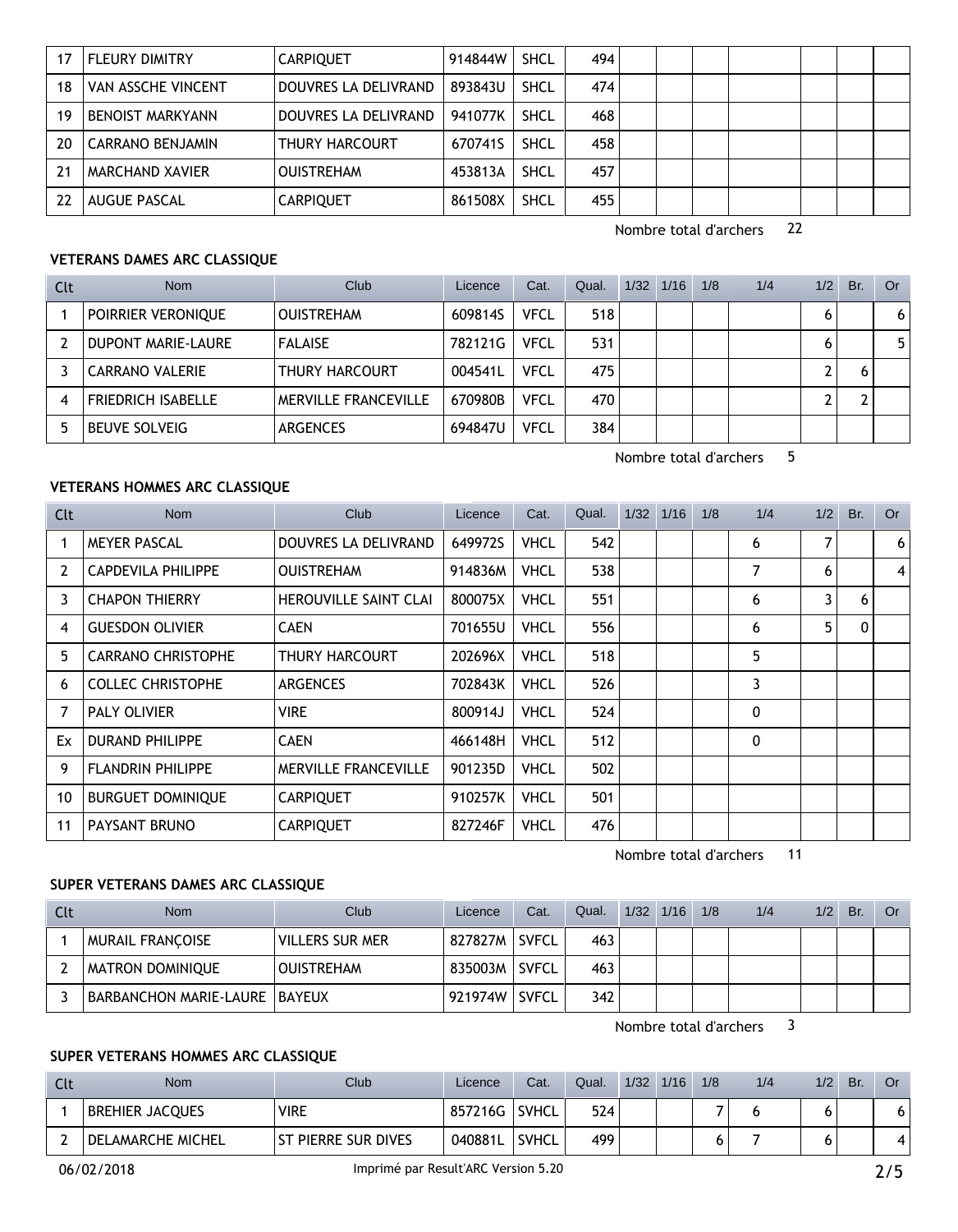| 3  | LEPELLETIER CHARLES       | <b>COURSEULLES SUR MER</b> | 826665Z | <b>SVHCL</b> | 483 |  | 6            | 6              | 2 | 6 |  |
|----|---------------------------|----------------------------|---------|--------------|-----|--|--------------|----------------|---|---|--|
| 4  | <b>MALHERBE CHRISTIAN</b> | DOUVRES LA DELIVRAND       | 347420F | <b>SVHCL</b> | 474 |  | 7            | 6              | 2 | 2 |  |
| 5  | <b>DUVAL DANIEL</b>       | DOUVRES LA DELIVRAND       | 450383X | <b>SVHCL</b> | 500 |  | 6            | 5              |   |   |  |
| 6  | <b>BONILLO ROBERT</b>     | <b>BAYEUX</b>              | 753455Y | <b>SVHCL</b> | 466 |  | 6            | $\overline{2}$ |   |   |  |
| 7  | <b>LATUR GILLES</b>       | <b>BAYEUX</b>              | 921984G | <b>SVHCL</b> | 478 |  | 6            | 1              |   |   |  |
| 8  | <b>HAUTEUR MARC</b>       | <b>CARPIQUET</b>           | 717062R | <b>SVHCL</b> | 487 |  | 6            | 0              |   |   |  |
| 9  | SORIN HUBERT              | <b>VERSON</b>              | 838475L | <b>SVHCL</b> | 461 |  | 4            |                |   |   |  |
| Ex | <b>CORTES JOSE LUIS</b>   | <b>OUISTREHAM</b>          | 869185S | <b>SVHCL</b> | 473 |  | 4            |                |   |   |  |
| 11 | <b>JEANNE GERARD</b>      | <b>CAEN</b>                | 381088B | <b>SVHCL</b> | 445 |  | $\mathbf{2}$ |                |   |   |  |
| 12 | <b>LANCON FRANCK</b>      | VERSON                     | 415435K | <b>SVHCL</b> | 419 |  | 1            |                |   |   |  |
| Ex | <b>ALLART JEAN-PIERRE</b> | <b>VERSON</b>              | 863942T | <b>SVHCL</b> | 463 |  | 1            |                |   |   |  |
| 14 | <b>BOUGENEAUX ALAIN</b>   | <b>BAYEUX</b>              | 073031G | <b>SVHCL</b> | 443 |  | 0            |                |   |   |  |
| Ex | DELANOE JEAN LUC          | DOUVRES LA DELIVRAND       | 673203T | <b>SVHCL</b> | 431 |  | 0            |                |   |   |  |
| Ex | <b>BOCE JEAN MARC</b>     | <b>CARPIQUET</b>           | 790318S | <b>SVHCL</b> | 441 |  | 0            |                |   |   |  |

## SENIORS DAMES ARC A POULIES

| Clt | Nom                      | Club                       | Licence | Cat.        | Qual. | $1/32$ $1/16$ | 1/8 | 1/4 | 1/2 | Br. | Or. |
|-----|--------------------------|----------------------------|---------|-------------|-------|---------------|-----|-----|-----|-----|-----|
|     | <b>POULINGUE VALERIE</b> | ST PIERRE SUR DIVES        | 814319E | <b>SFCO</b> | 557   |               |     |     |     |     |     |
|     | DARCILLON CECILE         | <b>FONTENAY LE MARMION</b> | 771397A | SFCO        | 552   |               |     |     |     |     |     |
|     | <b>REGNASCO MELISSA</b>  | CAEN                       | 904667J | <b>SFCO</b> | 546   |               |     |     |     |     |     |

Nombre total d'archers 3

Nombre total d'archers 16

## SENIORS HOMMES ARC A POULIES

| Clt               | <b>Nom</b>                | <b>Club</b>                | Licence | Cat.        | Qual. | 1/32 | 1/16 | 1/8 | 1/4 | 1/2 | Br. | <b>Or</b> |
|-------------------|---------------------------|----------------------------|---------|-------------|-------|------|------|-----|-----|-----|-----|-----------|
|                   | POULINGUE OLIVIER         | ST PIERRE SUR DIVES        | 672124V | <b>SHCO</b> | 578   |      |      |     | 148 | 145 |     | 148       |
| 2                 | <b>BAILLEUL MICHEL</b>    | <b>ARGENCES</b>            | 793222Y | <b>SHCO</b> | 570   |      |      |     | 144 | 145 |     | 143       |
| 3                 | <b>DARCILLON DENIS</b>    | <b>FONTENAY LE MARMION</b> | 771395Y | <b>SHCO</b> | 567   |      |      |     | 142 | 141 | 144 |           |
| 4                 | <b>ENGELS THOMAS</b>      | <b>COURSEULLES SUR MER</b> | 702538D | <b>SHCO</b> | 562   |      |      |     | 140 | 141 | 143 |           |
| 5                 | <b>BOISARD DAMIEN</b>     | <b>CARPIQUET</b>           | 722675S | <b>SHCO</b> | 562   |      |      |     | 141 |     |     |           |
| 6                 | PAYA JEAN-FRANCOIS        | <b>OUISTREHAM</b>          | 781155G | <b>SHCO</b> | 569   |      |      |     | 140 |     |     |           |
| $\overline{7}$    | POIRRIER CAMILLE          | <b>OUISTREHAM</b>          | 608936M | <b>SHCO</b> | 573   |      |      |     | 139 |     |     |           |
| 8                 | <b>LEGRAND CHRISTOPHE</b> | <b>ARGENCES</b>            | 732164F | <b>SHCO</b> | 561   |      |      |     | 136 |     |     |           |
| 9                 | DELIQUAIRE OLIVIER        | <b>VILLERS SUR MER</b>     | 325021J | <b>SHCO</b> | 561   |      |      |     |     |     |     |           |
| 10                | <b>LECUYER FRANCOIS</b>   | <b>VIRE</b>                | 766964G | <b>SHCO</b> | 558   |      |      |     |     |     |     |           |
| 11                | <b>BOUET LUDOVIC</b>      | <b>ARGENCES</b>            | 713285K | <b>SHCO</b> | 555   |      |      |     |     |     |     |           |
| $12 \overline{ }$ | <b>LEPETIT KARIM</b>      | <b>COURSEULLES SUR MER</b> | 747973P | <b>SHCO</b> | 550   |      |      |     |     |     |     |           |
| 13                | NORMAND RODRIGUE          | <b>CARPIQUET</b>           | 747744R | <b>SHCO</b> | 549   |      |      |     |     |     |     |           |
| 14                | <b>OUZOUF CHRISTOPHE</b>  | <b>ARGENCES</b>            | 826745L | <b>SHCO</b> | 548   |      |      |     |     |     |     |           |

Nombre total d'archers 14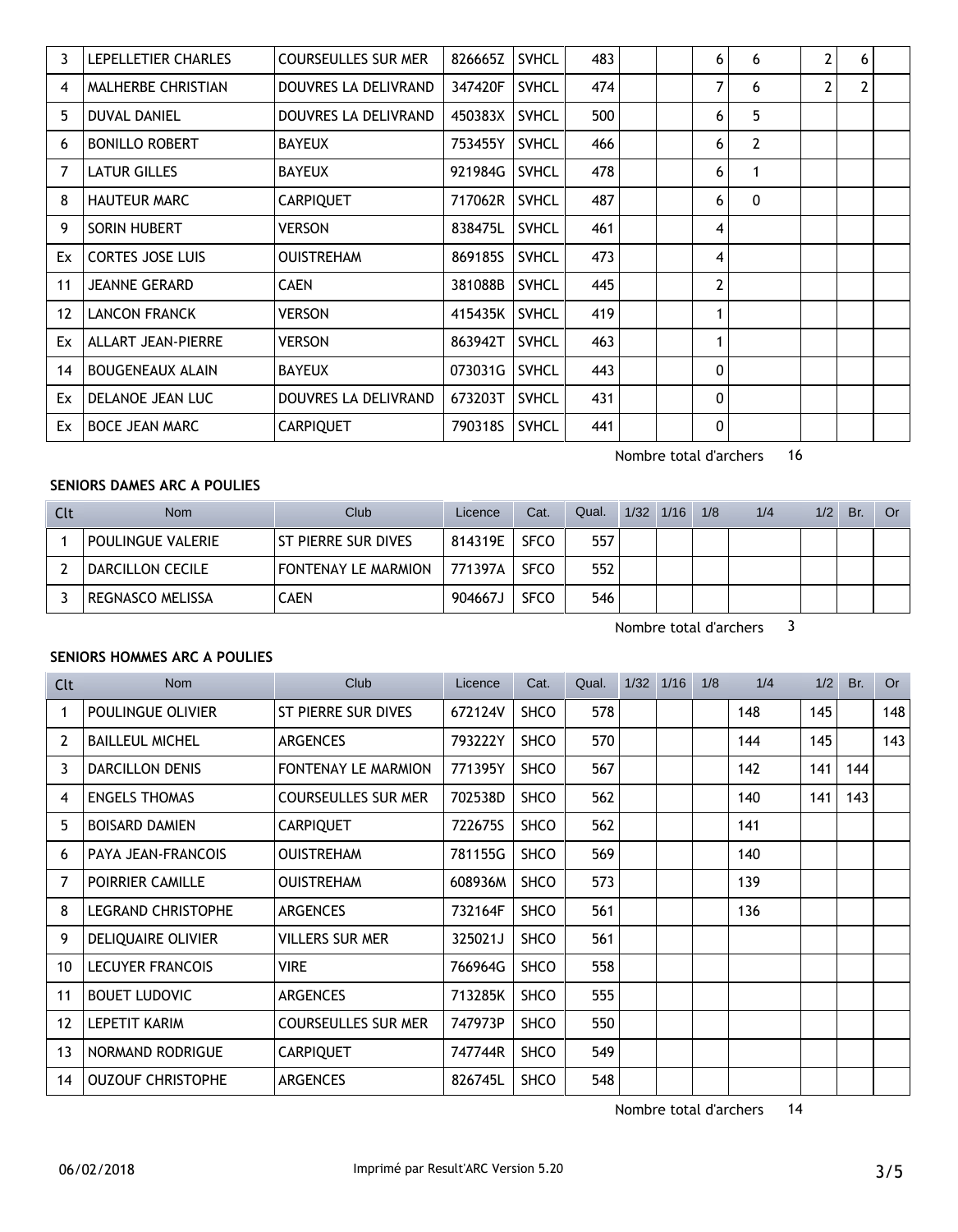### **VETERANS HOMMES ARC A POULIES**

| Clt            | <b>Nom</b>              | Club                         | Licence | Cat.        | Qual. | $1/32$ $1/16$ | 1/8 | 1/4 | 1/2 | Br. | Or  |
|----------------|-------------------------|------------------------------|---------|-------------|-------|---------------|-----|-----|-----|-----|-----|
|                | <b>ACUNA CHRISTOPHE</b> | <b>FONTENAY LE MARMION</b>   | 625122F | <b>VHCO</b> | 562   |               |     | 145 | 140 |     | 140 |
| $\overline{2}$ | <b>BERTAULD NICOLAS</b> | <b>FALAISE</b>               | 782123J | <b>VHCO</b> | 554   |               |     | 137 | 138 |     | 134 |
|                | <b>GILLET LAURENT</b>   | <b>FALAISE</b>               | 822640Z | <b>VHCO</b> | 520   |               |     | 136 | 133 | 131 |     |
| 4              | OLIVIER FREDERIC        | <b>CAEN</b>                  | 649975V | <b>VHCO</b> | 536   |               |     | 136 | 136 | 129 |     |
| 5              | <b>CARVILLE WILLIAM</b> | <b>CAEN</b>                  | 693837W | <b>VHCO</b> | 535   |               |     | 133 |     |     |     |
| 6              | NIARD JEAN-PHILIPPE     | MERVILLE FRANCEVILLE         | 877533R | <b>VHCO</b> | 489   |               |     | 130 |     |     |     |
|                | <b>HAMON BRUNO</b>      | <b>HEROUVILLE SAINT CLAI</b> | 760347P | <b>VHCO</b> | 547   |               |     | 0   |     |     |     |

Nombre total d'archers 7

#### **SUPER VETERANS DAMES ARC A POULIES**

| Clt | Nom              | Club                 | Licence | Cat.         | Qual. | 1/32 | 1/16 | 1/8 | 1/4 | 1/2 | Br. | Or |
|-----|------------------|----------------------|---------|--------------|-------|------|------|-----|-----|-----|-----|----|
|     | PETIT COLETTE    | DOUVRES LA DELIVRAND | 848184P | <b>SVFCO</b> | 481   |      |      |     |     |     |     |    |
|     | AUTHOUART ANNICK | <b>ARGENCES</b>      | 761618W | <b>SVFCO</b> | 463   |      |      |     |     |     |     |    |

Nombre total d'archers 2

## **SUPER VETERANS HOMMES ARC A POULIES**

| Clt | <b>Nom</b>                 | Club                       | Licence | Cat.        | Qual. | 1/32 | 1/16 | 1/8 | 1/4 | 1/2 | Br. | Or . |
|-----|----------------------------|----------------------------|---------|-------------|-------|------|------|-----|-----|-----|-----|------|
|     | MALDONADO HUBERT           | <b>CARPIQUET</b>           | 872011N | <b>SVHC</b> | 561   |      |      |     |     | 144 |     | 138  |
|     | <b>OUIN PHILIPPE</b>       | DOUVRES LA DELIVRAND       | 761210C | <b>SVHC</b> | 559   |      |      |     |     | 140 |     | 132  |
|     | AUTHOUART JEAN MARIE       | <b>ARGENCES</b>            | 761617V | <b>SVHC</b> | 535   |      |      |     |     | 136 | 136 |      |
|     | <b>BARBANCHON PHILIPPE</b> | <b>COURSEULLES SUR MER</b> | 811840K | <b>SVHC</b> | 552   |      |      |     |     | 136 | 131 |      |
|     | MARC JEAN PIERRE           | <b>CAEN</b>                | 388189V | <b>SVHC</b> | 535   |      |      |     |     |     |     |      |
| 6   | LHOTE JACQUES              | <b>CAEN</b>                | 602669A | <b>SVHC</b> | 498   |      |      |     |     |     |     |      |

Nombre total d'archers 6

#### **SCRATCH DAMES ARC NU**

| Clt | <b>Nom</b>                | Club                       | Licence | Cat.        | Qual. | $1/32$ $1/16$ | 1/8 | 1/4 | 1/2 | Br. | Or             |
|-----|---------------------------|----------------------------|---------|-------------|-------|---------------|-----|-----|-----|-----|----------------|
|     | CHAZEL TATIANA            | DOUVRES LA DELIVRAND       | 932505T | <b>SFBB</b> | 426   |               |     |     |     |     | 6 <sup>1</sup> |
|     | <b>BUFFET SYLVIANE</b>    | <b>LISIEUX</b>             | 878899A | <b>SFBB</b> | 427   |               |     |     | 6   |     | $\vert$ 4      |
|     | <b>BOISGONTIER SYLVIA</b> | <b>ARGENCES</b>            | 744323X | <b>SFBB</b> | 414   |               |     |     |     |     |                |
| 4   | <b>BAILLEUL SIGRID</b>    | <b>ARGENCES</b>            | 857812E | <b>SFBB</b> | 392   |               |     |     |     |     |                |
|     | <b>MARIE ELISE</b>        | DOUVRES LA DELIVRAND       | 941140D | <b>SFBB</b> | 365   |               |     |     |     |     |                |
| 6   | LAURENCE SYLVIANE         | <b>FONTENAY LE MARMION</b> | 754738T | <b>SFBB</b> | 344   |               |     |     |     |     |                |

Nombre total d'archers 6

#### **SCRATCH HOMMES ARC NU**

| Clt | <b>Nom</b>               | Club                         | Licence | Cat.        | Qual. | 1/32 | 1/16 | 1/8 | 1/4 | 1/2 | Br. | <b>Or</b> |
|-----|--------------------------|------------------------------|---------|-------------|-------|------|------|-----|-----|-----|-----|-----------|
|     | <b>HAMON ALAIN</b>       | <b>VERSON</b>                | 434787V | <b>SHBB</b> | 458   |      |      |     |     |     |     |           |
|     | <b>BOISGONTIER HERVE</b> | <b>ARGENCES</b>              | 744948B | <b>SHBB</b> | 467   |      |      |     |     |     |     |           |
|     | THOMAS JEAN-JACQUES      | CONDE SUR NOIREAU            | 386927Y | <b>SHBB</b> | 463   |      |      |     |     |     |     |           |
|     | <b>CHRISTIEN ERIC</b>    | <b>HEROUVILLE SAINT CLAI</b> | 754787W | <b>SHBB</b> | 437   |      |      |     |     |     |     |           |